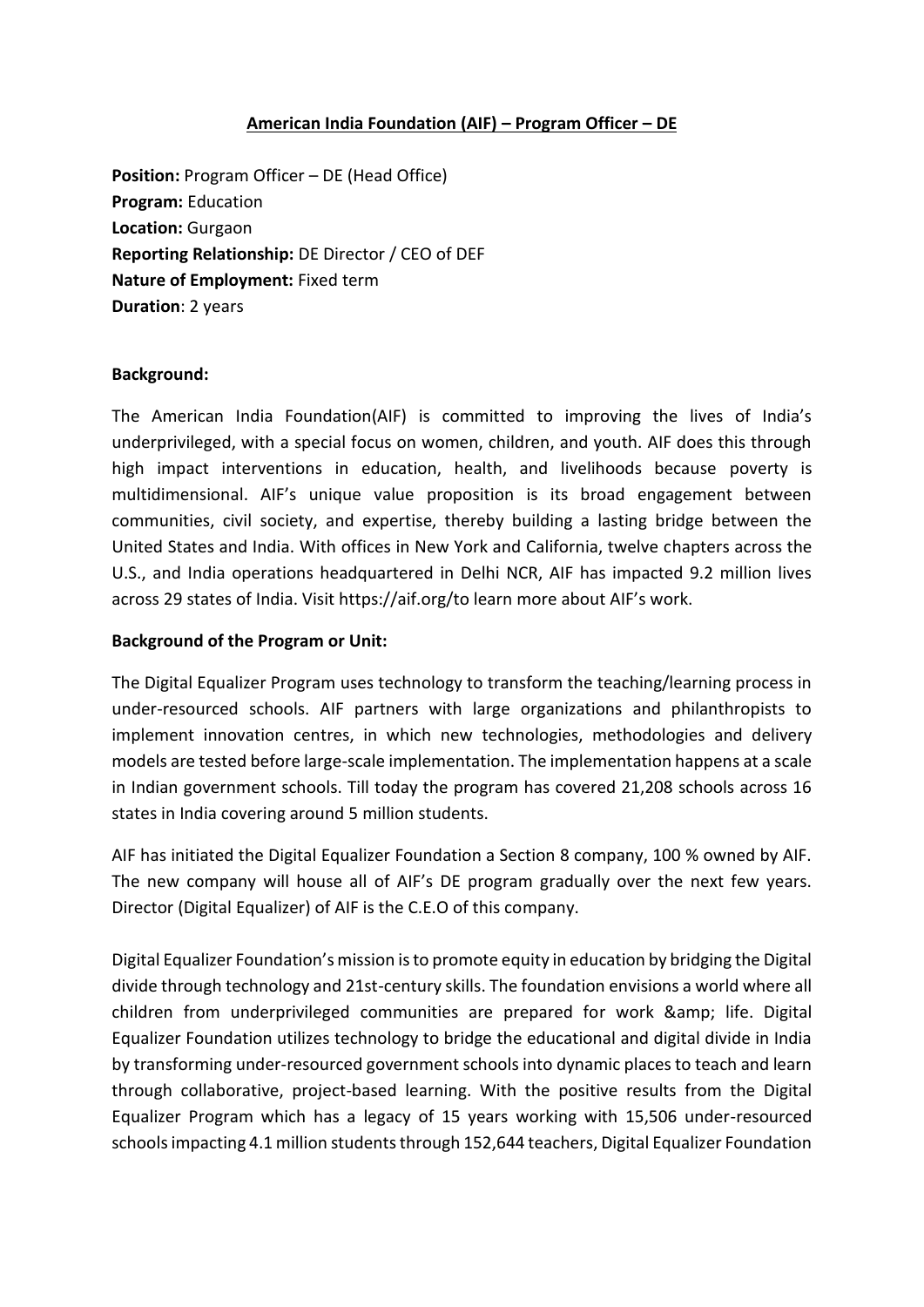is committed to empower under-resourced schools to develop a comprehensive teaching learning platform that responds to the needs of the school ecosystem.

## **Job Summary: (A brief about the role)**

Reporting directly to Program Director, the Program Officer (National office) will provide executive support in a one-on-one working relationship. S/he will serve as the primary point of contact for internal and external stakeholders on all matters pertaining to the Office of the Program Director. S/he would also serve as a liaison to DE Internal Stakeholders (Operations heads/Regional Managers), AIFT Head Office senior management team in the Director's absence; will organize and coordinate executive outreach and external relations efforts for the program; and oversees special projects.

The Program Officer must have strong documentation skills, must be creative and enjoy working within a small, entrepreneurial environment that is mission-driven, results-driven and beneficiary oriented. The ideal individual will have the ability to multi-task, with strong written and verbal communication, administrative, and organizational skills, and the ability to maintain a realistic balance among multiple priorities. The Program Officer will have the ability to work independently on program annual reports and budgets, board updates, new programs concept note from conception to completion, and must be able to work under pressure at times to handle a wide variety of activities and confidential matters with discretion.

## **Key Responsibilities:**

- Work closely with the Program Director on the Program's larger vision and mission, its planning and execution, DE process-documents, Annual Reports, Program Presentations, collaterals, financial documents and any other communication etc.
- Tracking of AIF Board dashboard and provide visibility for strategy and planning
- Working with DE core team in designing interventions in view of the various models finalized with learnings from research/field trials.
- Supporting in creating sustainable growth path for DEF by coordination and closure of task being assigned to the internal team against each strategic driver (Human Resource Planning, Revenue Planning, Statutory Planning, Program Planning, Communication & Collaterals, ERP –Planning, Competition & Ecosystem Mapping)
- Support in building Build strategic alliances & partnerships for newer areas
- Populate Master List of Key interactions Min of Education, Niti Ayog and other government engagement; UN Agencies-UNCEF/UNESCO, World Bank; Other NGO Orgns, Partner Agencies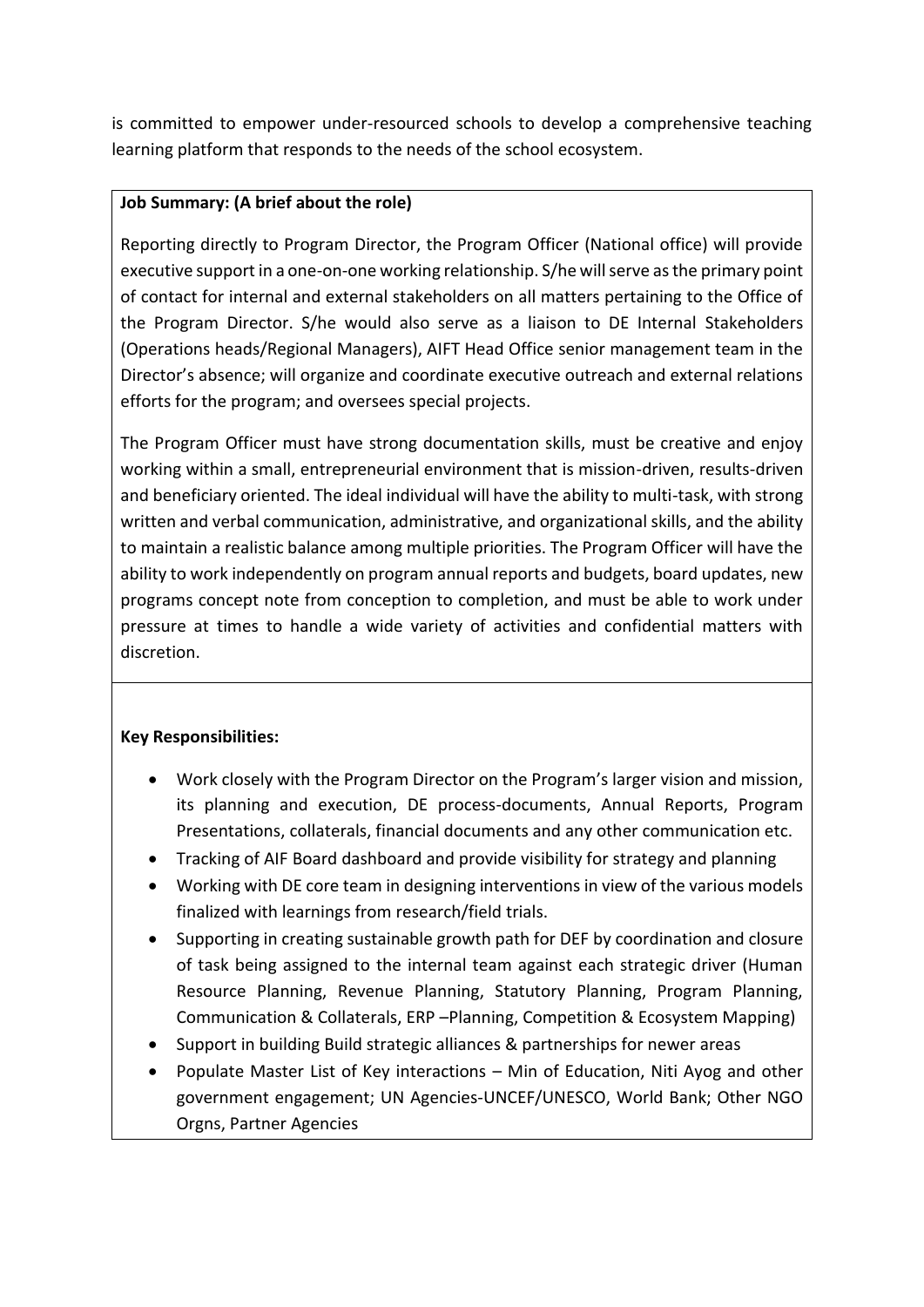- Explore platforms for Director and other core team members to participate in thematic conferences, seminars and other events on education for program visibility
- Working closely with DEF Board for the long-term sustainable plan
- Exploring organization with similar line interest/synergies and explore opportunities for discussion with DE core team and collaboration
- Exploring organization with similar line interest/synergies and explore opportunities for discussion with DE core team and collaboration
- Leading the GSIF project and ensuring timely reporting to GSIF against the playbook created and delivered by Genpact team
- Work with the Director and Head of Technology and Innovation to bring in Technology and Innovation in to the DE functioning as well at the Programmatic implementation. Leads integration of emerging technology solution in the program.
- Provides leadership to build relationships crucial to the success of the organization, and work on special project concepts and larger proposals along the Program Director, some of which may have organizational impact.
- Completes a broad variety of organizational tasks with the Program Director including: supporting in calendar of appointments for fund raising, senior government official of central ministries/state, multi-lateral organizations/others; supporting in the preparing correspondence that is sometimes confidential; planning agendas and collaterals; and meeting follow-up and minutes /its closures
- Plans, coordinates and ensures the Program Director's schedule is followed and respected.
- Designing & development of Quality Standards and its Protocols for DE Programs with the field data inputs from the Operations Head and mapping to DE Core quality assurance. Develop systems, forums, protocols, and policies that facilitate communication between the head office, program team in a smooth fashion. Employs resourcefulness in new project design, implementation and monitoring. Trouble shoots project problems. Identifies and suggest creative solutions.
- Researches, prioritizes, and follows up on school education & skilling related updates from each of the regions both programmatic and futuristic. Determine appropriate course of action, referral, or response.

Any other work as assigned by the Line Manager

## **Key Skills and Competencies:**

• Masters in the field of education / technology / Science /Social Sciences – with at least 5-7 years of experience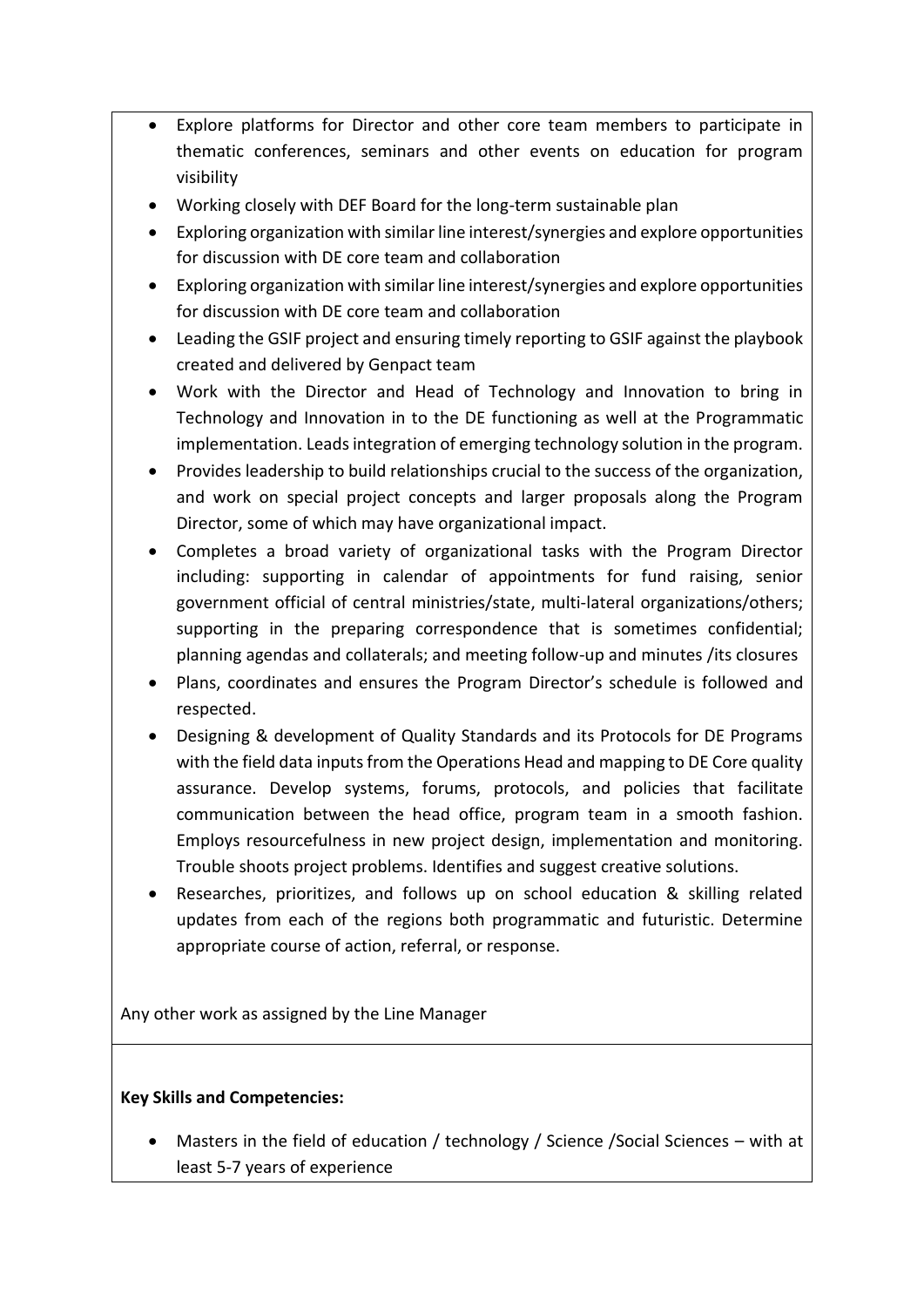- Strong written and verbal communication skills with good experience in proposal, concept notes, report writing.
- Good research and data analysis and documentation skills. Conversant to program/data management tools/ software will be added advantage.
- Government, donor liaisoning, relationship building. Strong on networking and representation. High on building donor relations / potential donors / fundraising
- Good organizational skills and multi-tasking skills and the ability to maintain a realistic balance among multiple priorities.
- Strong conceptual and analytical skills with awareness of Program Quality and implementation challenges faced by team in the field
- High level of maturity with excellent team management / leadership skills
- Conversant with emerging technologies, especially in the education and development sector
- Excellent advocacy skills
- High level of interpersonal skills
- Open to working late, long hours and under pressures.
- Open to travel at short notice
- A continuous learning, critical thinking and problem-solving mindset
- Ability to work with a diverse group / across teams
- High level of coordination and organizing skills
- Monitoring and evaluation expertise with the ability to provide training to teams and partners

# **Other:**

This job description is not incorporated into the employment contract. It is intended as a guide and should not be viewed as an inflexible specification as it may be varied from time to time in light of strategic development following discussions with the post holder. The post holder would be expected to work to agreed objectives that should facilitate achievements of the key responsibilities in accordance with the performance review process

**Reporting:** DE Director / CEO of DEF

**Other:** Salary commensurate with experience.

**Position Availability:** Immediately